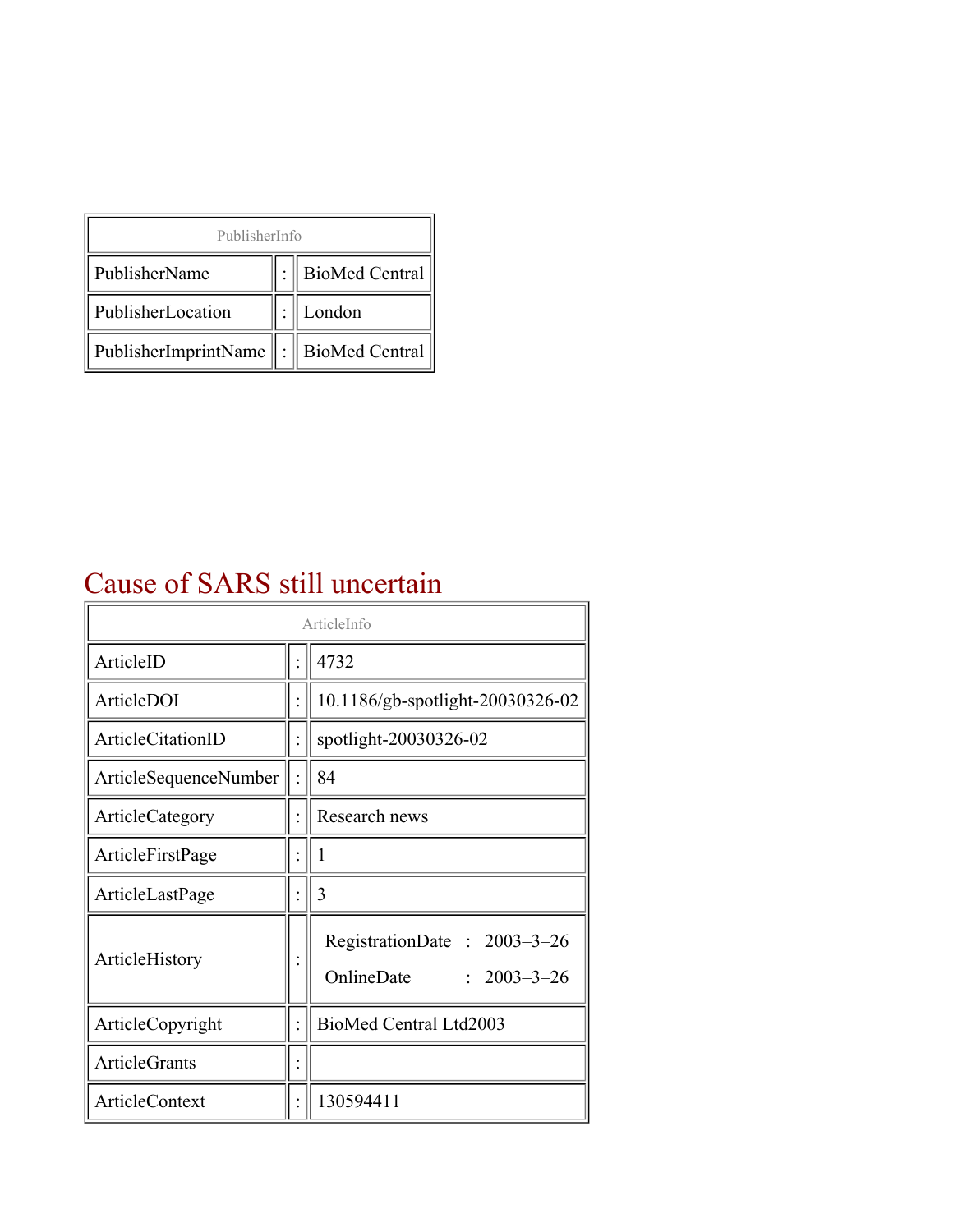## Robert Walgate **Email**: walgate@scienceanalysed.com

The [World Health Organization](#page-2-0) (WHO) today moved to calm the increasingly competitive atmosphere that seems to be developing in the quest to identify the cause of worldwide Severe Acute Respiratory Syndrome (SARS) outbreak. WHO said the true cause of the disease, which has now infected 456 people and killed 17 in Asia, Europe and North America, is still uncertain.

[Early announcements](#page-2-1) that a paramyxovirus had been associated with SARS in Germany and Hong Kong were followed yesterday by apparently conflicting claims from the [US Centers for Disease](#page-2-2) [Control and Prevention](#page-2-2) that a coronavirus, a common cause of respiratory infections, had been detected in two patients.

"There are three working hypotheses at the moment," Julie Hall of WHO's Global Alert, Response and Operations Department - which is managing the [WHO response to SARS](#page-2-3) - told us. "One is that it is a coronavirus, and that the paramyxovirus is just background noise; the second hypothesis is that it is the other way round; and the third hypothesis is that it is the two viruses working in combination."

Klaus Stöhr, a WHO virologist working on the outbreak, said at a press conference today "The corona virus lives in immune cells... So it might destroy, or at least diminish, the immunity in the patient so that the paramyxovirus has practically an open door to go in and to sicken the patient beyond what this virus would be able to do normally."

But could there be a fourth hypothesis, that it is neither of these viruses? "Yes, we could be back to square one, with both of these candidates as background noise," said Hall.

So what evidence will distinguish between these hypotheses? Painstaking measurements of the rise and fall of antibodies against the supposed agent in many patients will do it, Hall suggested. "Loads of samples are being taken from patients, and if we can see IgM antibodies to one of these agents rise and then fall, and then IgG antibodies starting to appear, and nothing else happening, and if these antibodies are specific to the agent, that's the next stage."

DNA studies will also contribute. Although paramyxoviruses and coronaviruses are common, if a particular sequence variant of a virus were found to be common among patients with the disease, but rare in the general population, that would be a further indicator.

"The WHO collaborating labs are completing the sequences of the proposed agents as quickly as possible, probably within days, and that will give us some idea of just how different they are from other paramyxoviruses or coronaviruses," said Hall.

Unfortunately, however, the coronavirus has the largest known genome of all RNA viruses, and frequently recombines. "They not only combine with each other, within the family, they also mutate very rapidly," said Hall.

The coronaviruses are also covered in a "crown" of glycoproteins, which acts like a shield against the immune system.